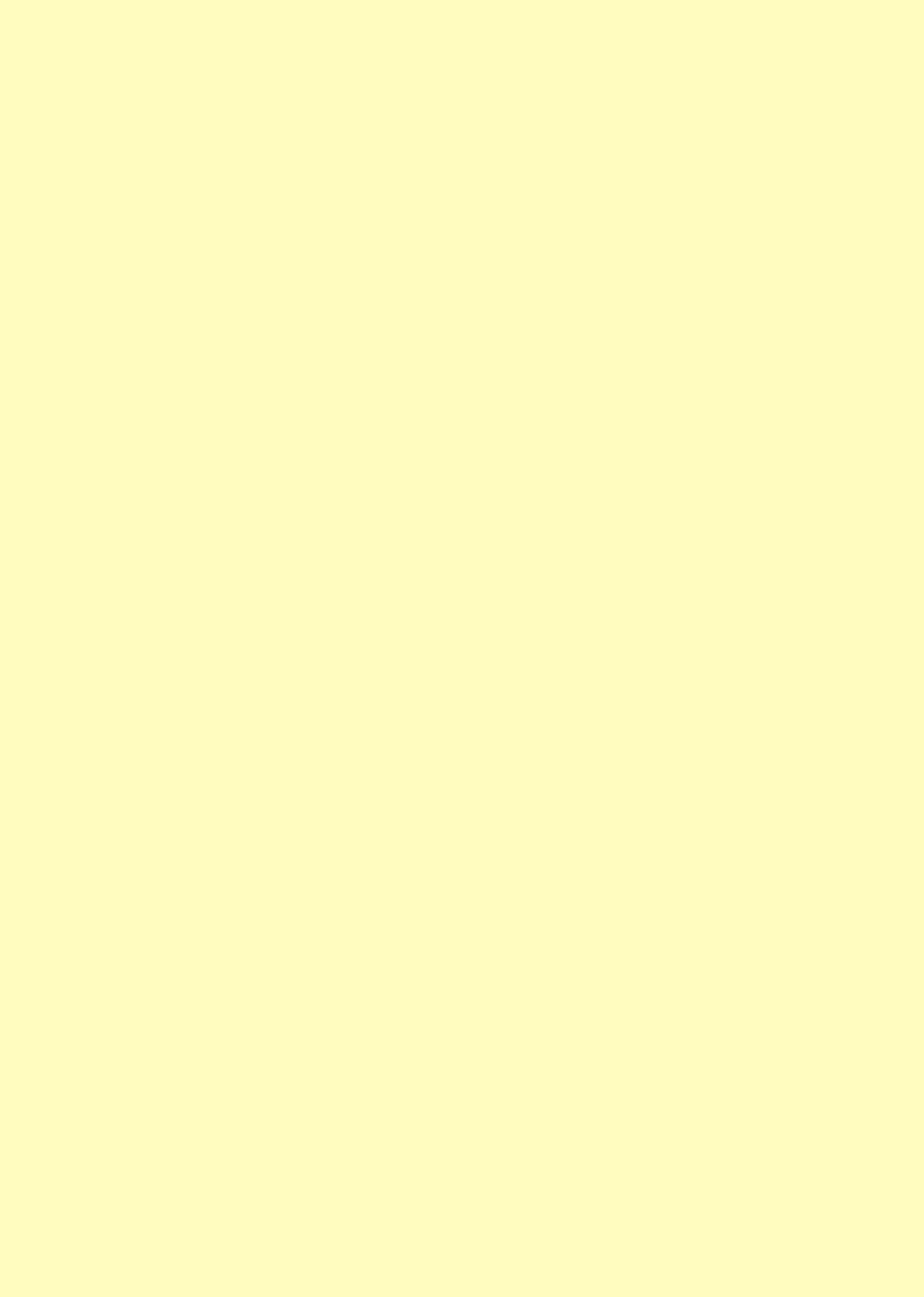# **Overview**

# **1. Overview of Government Companies and Statutory Corporations**

Audit of Government Companies is governed by Sections 139 and 143 of the Companies Act, 2013 (Act). The accounts of Government Companies are audited by Statutory Auditors appointed by the Comptroller and Auditor General of India (CAG). These accounts are also subject to supplementary audit by the CAG. Audit of Statutory Corporations is governed by their respective legislations. As on 31 March 2017, the State of Karnataka had 90 working Public Sector Undertakings-PSUs (84 Companies and 6 Statutory Corporations) and 12 nonworking PSUs (all Companies), which employed 1.76 lakh employees. The State PSUs registered a turnover of  $\bar{\tau}$  56,478 crore during the year 2016-17 as per their latest finalised accounts. This turnover was equal to 5.05 *per cent* of the State Gross Domestic Product indicating the important role played by the PSUs in the economy. The PSUs had accumulated profit of  $\bar{\tau}$  299.26 crore as per their latest finalised accounts.

#### *Investments in PSUs*

As on 31 March 2017, the investment (capital and long-term loans) in 102 PSUs was ` 1,03,717.40 crore. Infrastructure Sector accounted for about 51.64 *per cent* of the total investment and Power Sector about 40.68 *per cent* in 2016-17. The Government contributed  $\bar{\tau}$  23,115.41 crore towards equity, loans and grants/subsidies in 2016-17.

## *Performance of PSUs*

The Return on Capital Employed of the PSUs, for 2016-17, worked out to 4.92 *per cent* and the Return on Equity, however, was (-) 0.08 *per cent*.

The working State PSUs earned a profit of  $\bar{\tau}$  1,420.49 crore in the aggregate and incurred loss of  $\bar{\tau}$  1,265.37 crore as per their latest finalised accounts at the end of September 2017. The major contributor to profit was Karnataka Rural Infrastructure Development Corporation Limited ( $\bar{\tau}$  109.88 crore). Huge losses were incurred by Karnataka Neeravari Nigam Limited ( $\bar{\tau}$  476.88 crore), Hubli Electricity Supply Company Limited ( $\bar{\tau}$  372.73 crore) and Gulbarga Electricity Supply Company Limited ( $\bar{\tau}$  131.25 crore).

Audit observed various deficiencies in the functioning of the PSUs. Cases discussed in the subsequent Chapters of this Report indicate that there was a financial effect of  $\bar{\tau}$  1,685.38 crore. The losses could have been minimised or profits enhanced substantially with better management. There is a need for greater professionalism and accountability in the functioning of the PSUs.

## *Quality of accounts*

The quality of accounts of working Government companies needs improvement. During the year, out of 66 accounts finalised, the Statutory Auditors gave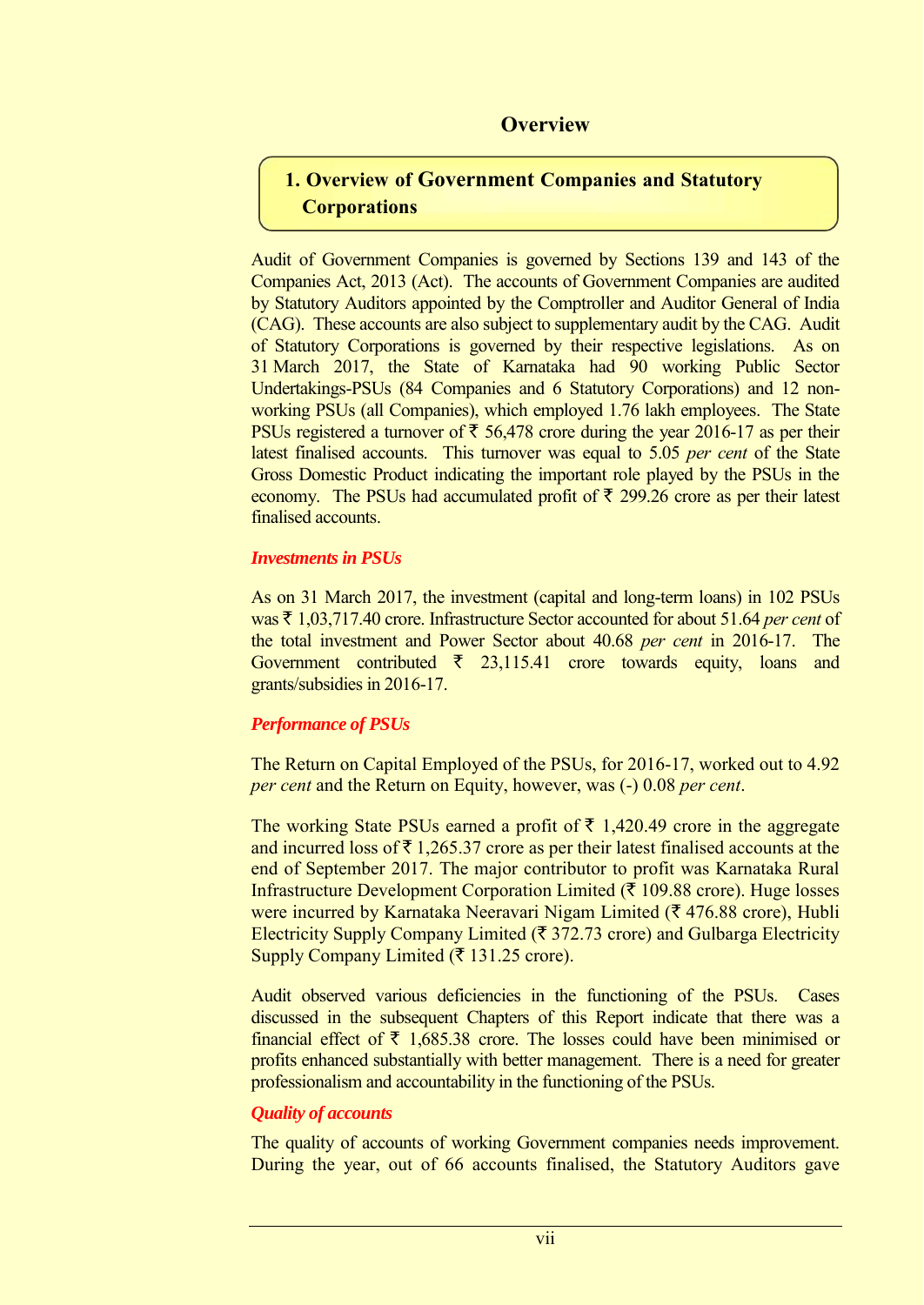unqualified reports on 19 accounts, qualified reports on 45 accounts, adverse reports (which means that the accounts did not reflect a true and fair view) for one accounts and disclaimer report (which means that auditor could not form an opinion on the accounts) on one accounts. The compliance with the Accounting Standards by companies remained poor as there were 79 instances of non-compliance in 27 accounts during the year.

#### *Arrears in accounts and winding up*

Fifty nine working PSUs had arrears of 75 accounts at the end of September 2017. The arrears pertained to the years 2013-14, 2014-15, 2015-16 and 2016-17. There were 12 non-working PSUs including five under liquidation. The Government may take a decision on the revival or closure of these non-working Companies.

## **2. Performance Audits relating to Government Companies**

The Report includes observations emanating from the Performance Audits on the **'The Performance of Raichur Thermal Power Station Unit-8 of Karnataka Power Corporation Limited'** and **'Implementation of Projects by Cauvery Neeravari Nigama Limited'.** The Executive summaries of the audit findings are given below:

## **Performance Audit on 'The Performance of Raichur Thermal Power Station Unit-8 of Karnataka Power Corporation Limited'.**

#### *Introduction*

Karnataka Power Corporation Limited (KPCL; hereinafter referred to as the Company) was incorporated (July 1970) as a wholly owned State Government Company, with the main objective of planning, promoting and organising development of power including construction, generation and maintenance of power stations in the State. In pursuit of these objectives, the Company commissioned (1985-2002), a coal based thermal power station at Raichur with seven units of 210 Mega Watt (MW) each. Besides, Hydel, Solar and Wind generating stations were also commissioned by the Company over the years.

#### *Raichur Thermal Power Station: Unit-8*

The Company informed (October 2002) the Government of Karnataka (GoK) that the annual demand for power was showing an increasing trend of 9 *per cent* to 12 *per cent* and in order to meet the increasing demand, the 210 MW was to be expanded. In this backdrop, establishment of a new unit with 210 MW was approved (June 2003) by GoK for implementation by the Company at an estimated cost of  $\bar{\tau}$  673.49 crore. Subsequently, the Board of Directors of the Company decided (August 2006) to go in for the more efficient upgraded version of 250 MW plant, considering the phasing out of 210 MW class of Turbine and Generator by the manufacturers and the continued need for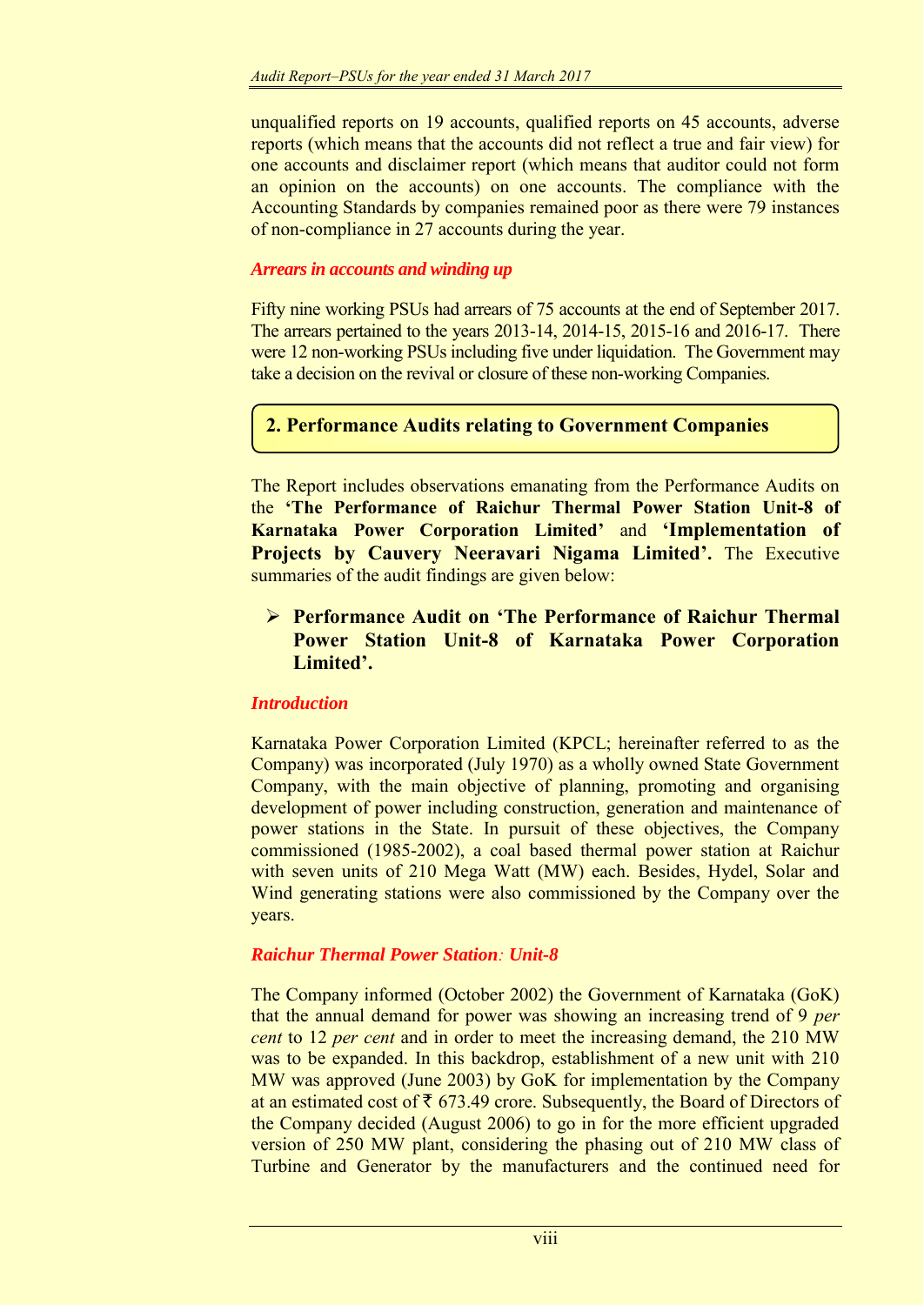technical support, spares and maintenance support during the life of the plant. The Estimated Project Cost was revised to  $\bar{\tau}$  925 crore (August 2006), comprising mainly of Boiler, Turbine and Generator (BTG) Package, Mechanical Package, Electrical Package, Civil Package and others, including finance cost. The BTG Package was awarded (March 2007) to M/s. Bharat Heavy Electricals Limited based on approval of GoK (April 2006). The Unit was to be commissioned by September 2009. Though the Unit was synchronised in April 2010 at a cost of  $\bar{\tau}$  1,044.57 crore, it was commissioned only in December 2010, *i.e.* after a delay of 15 months. The Company got an assurance (July 2006) from Mahanadi Coalfields Limited for supply of 10.11 lakh tonnes per annum of 'F' grade coal starting supply from 2010 and entered into an agreement for the same in March 2013.

## *Audit Objectives*

The objectives of the Performance Audit were to assess whether:

- Operational efficiency of the Unit-8 of Raichur Thermal Power Station (RTPS) was achieved, leading to optimal output; and
- The Unit was able to keep associated environmental pollution levels within permissible limits through appropriate remedial steps.

## *Audit Findings*

- $\triangleright$  The performance was sub-optimal during the first four years upto 2014-15 and the shortfall in generation during this period was 4,077.71 MU. (*Paragraphs 2.1.9.3, 2.1.10.1 and 2.1.10.4*)
- $\triangleright$  The loss of generation due to failure of equipment was 3,856.784 MU during the said period. (*Paragraphs 2.1.10.1 to 2.1.10.4*)
- $\triangleright$  The Management could have avoided much of the loss of generation due to failure of equipments (*viz.,* Electrostatic Precipitator, Coal Handling Plant and Air Pre-Heater) and ensured that the Unit lived upto the expectation of the State, which was reeling under severe power crisis. (*Paragraphs 2.1.10.1 to 2.1.10.4*)
- The auxiliary consumption of the Unit was above nine *per cent* till 2014-15 as against the norm of 8.5 *per cent* prescribed by Karnataka Electricity Regulatory Commission. (*Paragraph 2.1.11.1*)
- Heavy Fuel Oil (HFO), a start-up fuel, recorded very high consumption owing to repeated failure of equipment in the initial four years. (*Paragraph 2.1.11.3*)
- $\triangleright$  Consumption of coal was a big concern for the Unit as not only was the consumption very high, but there were concerns about the system of recording coal consumption, as it was not accurate. (*Paragraphs 2.1.11.4 and 2.1.11.5*)
- $\triangleright$  Consumption beyond limit not only resulted in financial loss but also impacted the environment as HFO and coal have a direct negative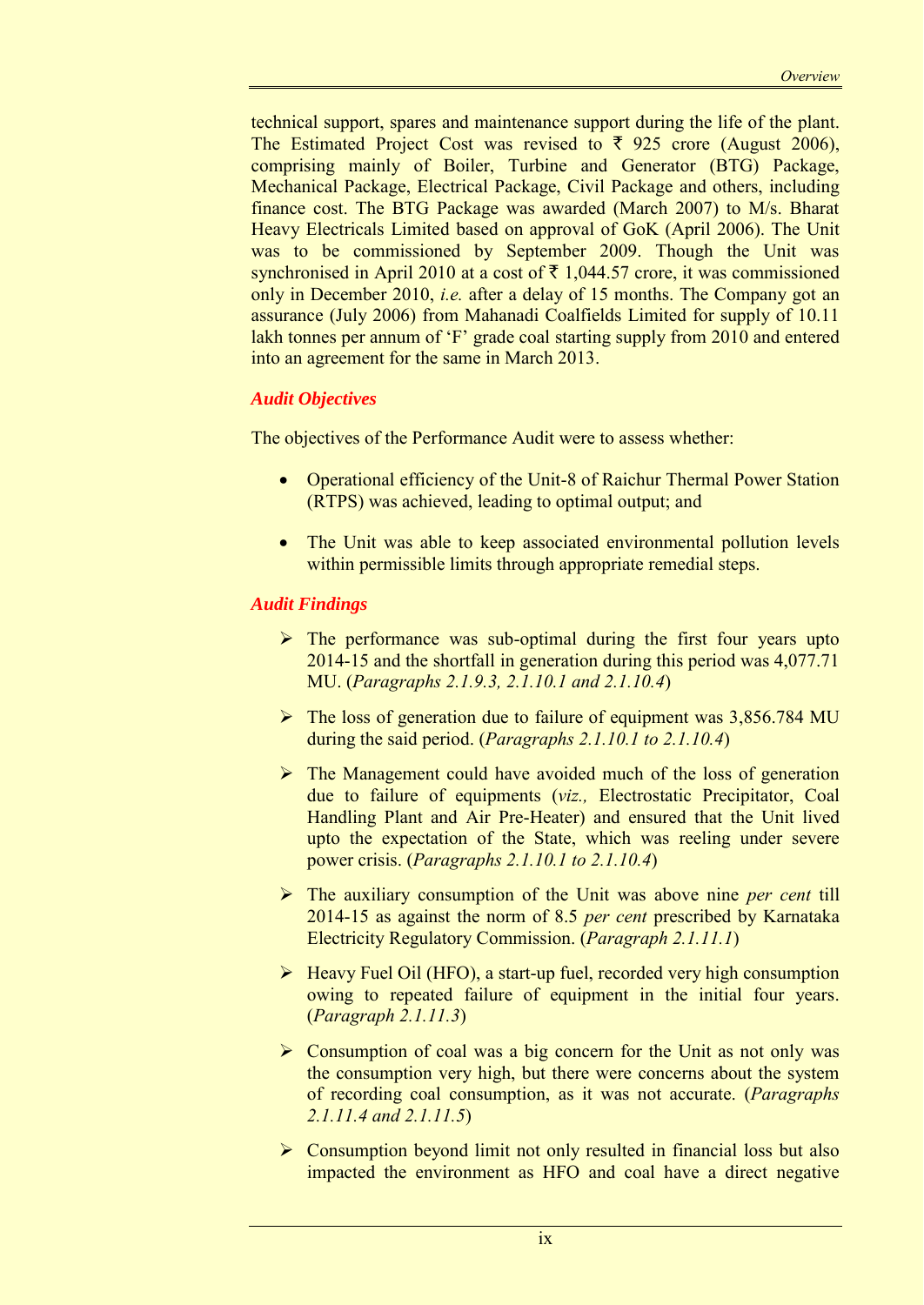effect on the environment. The excess water consumption also adversely affects water conservation policy of the Government. (*Paragraphs 2.1.11.2, 2.1.11.3 and 2.1.11.4*)

- The Unit could not achieve 100 *per cent* disposal of fly ash and did not comply with the guidelines issued by MoEF in the interest of protecting the environment. (*Paragraph 2.1.12.1*)
- The Ash Pond, meant for only bottom ash (20 *per cent* of total ash), was filled with fly ash too (in the form of slurry). That, as well as the fact that slurry from neighbouring plant (YTPS) was also proposed for disposal in the same Ash Pond, was liable to cause it to be full before its envisaged life-span, thereby endangering the neighbourhood and threating premature closure of the plant. There was no Action Plan in place to handle this crisis on a timely basis. (*Paragraph 2.1.12.1*)
- $\triangleright$  The Unit was responsible for higher Heat Rate and thus, prevented the Station from achieving Perform Achieve and Trade norms, thereby causing extra expenditure owing to purchase of Energy Saving Certificates (ESCerts) worth ₹ 107.39 crore. (*Paragraph 2.1.12.2*)
- $\triangleright$  The Stack Emission, though within the limits prescribed by KSPCB, was beyond the design of ESP. (*Paragraphs 2.1.12.3 and 2.1.12.4*)

## *Recommendations*

The Company may consider:

- 1. ensuring strict compliance to operation and maintenance requirements, as recommended by the manufacturers, through a robust internal control mechanism, so that any defect noticed can be brought to the notice of the manufacturers immediately;
- 2. strengthening the Efficiency Section of the Unit-8, which was responsible to monitor the performance parameters;
- 3. reducing blow-downs to achieve the envisaged norm to reduce consumption of water;
- 4. ensuring that all avenues for use of ash like in building construction, road works, paint industry, *etc*. are tapped to make sure that 100 *per cent* disposal of fly ash is achieved;
- 5. enforcing the conditions in the ash disposal contract to ensure 100 *per cent* disposal of fly ash. This would enable the Company to overcome the crisis of Ash Pond being filled up much earlier than planned and avoid stoppage of generation in the near future; and
- 6. regularly monitoring the emission to ensure that emission is within the design parameters of Electrostatic Precipitator.

*(Chapter 2.1)*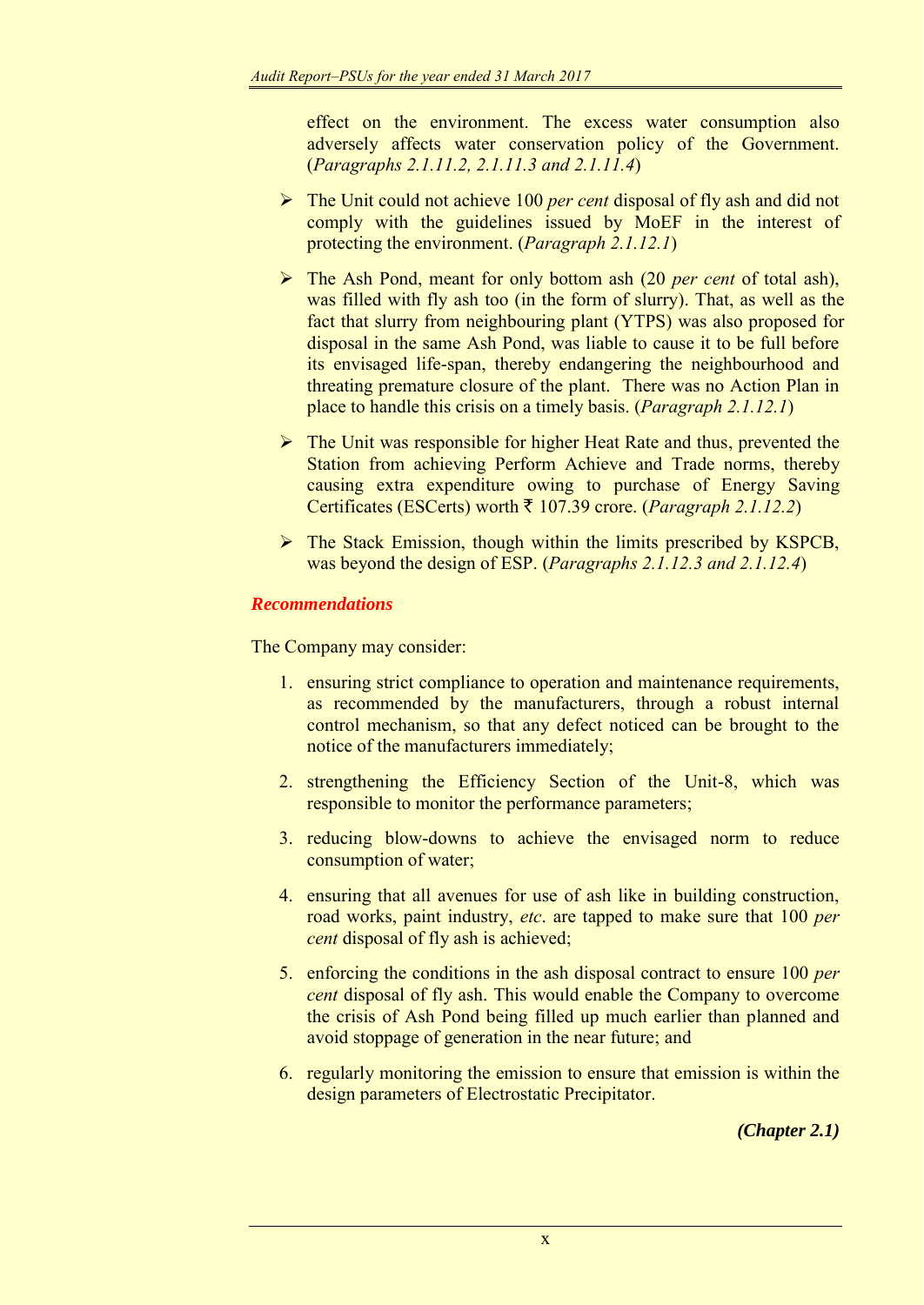## **Performance Audit on 'Implementation of Projects by Cauvery Neeravari Nigama Limited'.**

#### *Introduction*

The Cauvery river originates at Talakaveri in Kodagu district of Karnataka and finally flows into the Bay of Bengal. The Cauvery river basin extends over the States of Karnataka, Kerala, Tamil Nadu and the Union Territory of Puducherry. The Cauvery water-sharing dispute existed amongst these States since the  $19<sup>th</sup>$  century. The Inter-State Water Disputes Tribunal on the directions of the Hon'ble Supreme Court, in its Award (February 2007) allocated 270 tmc of water to Karnataka in a year and also specified quantum of water to each project. It also specified the area to be cultivated under each project, which totalled to 18.85 lakh acres (approx. 7,628 sq. km.). As the States did not agree to the Award of the Tribunal, they filed appeals before the Hon'ble Supreme Court, on which the final judgement was awaited (November 2017).

## *State Water Policy*

The Government of Karnataka (GoK) formulated the State Water Policy, 2002 (SWP), for creation of irrigation potential by 2005 (target year) and construction of Field Irrigation Channels (FICs) by 2006 to achieve the ultimate irrigation potential of 45 lakh hectares (ha) in the State. The State Water Policy also emphasised Participatory Irrigation Management.

## *Cauvery Neeravari Nigama Limited* **(***CNNL***)**

The Cauvery Neeravari Nigama Limited (Company) was incorporated in June 2003 under the Companies Act, 1956, to complete the works of and to maintain, operate, improve or modernise on-going Major and Medium Irrigation Projects including Lift Irrigation Works and Minor Irrigation and such works entrusted to the Command Area Development Authority (CADA) in the Cauvery basin.

The Company, under its jurisdiction, executes and maintains four Major Irrigation Projects, 19 Medium Irrigation Projects and 25 *Anicut* canals. It also executes works of Lift Irrigation Schemes, Drinking Water Schemes (DWS) and Restoration and Rejuvenation of rivers and tanks, and other works, which fall in the command area of the irrigation projects. Of the 18.85 lakh acres of land allowed to be cultivated under various projects, as per the Award of the Inter-State Water Disputes Tribunal, an area of 15.55 lakh acres fell in the jurisdiction of projects of the Company and the remaining 3.30 lakh acres (of the 18.85 lakh acres) fell under the jurisdiction of the Minor Irrigation Department of the Government of Karnataka.

#### *Audit Objectives*

The Audit Objectives were to assess whether:

Proper planning was in place while taking up the projects; and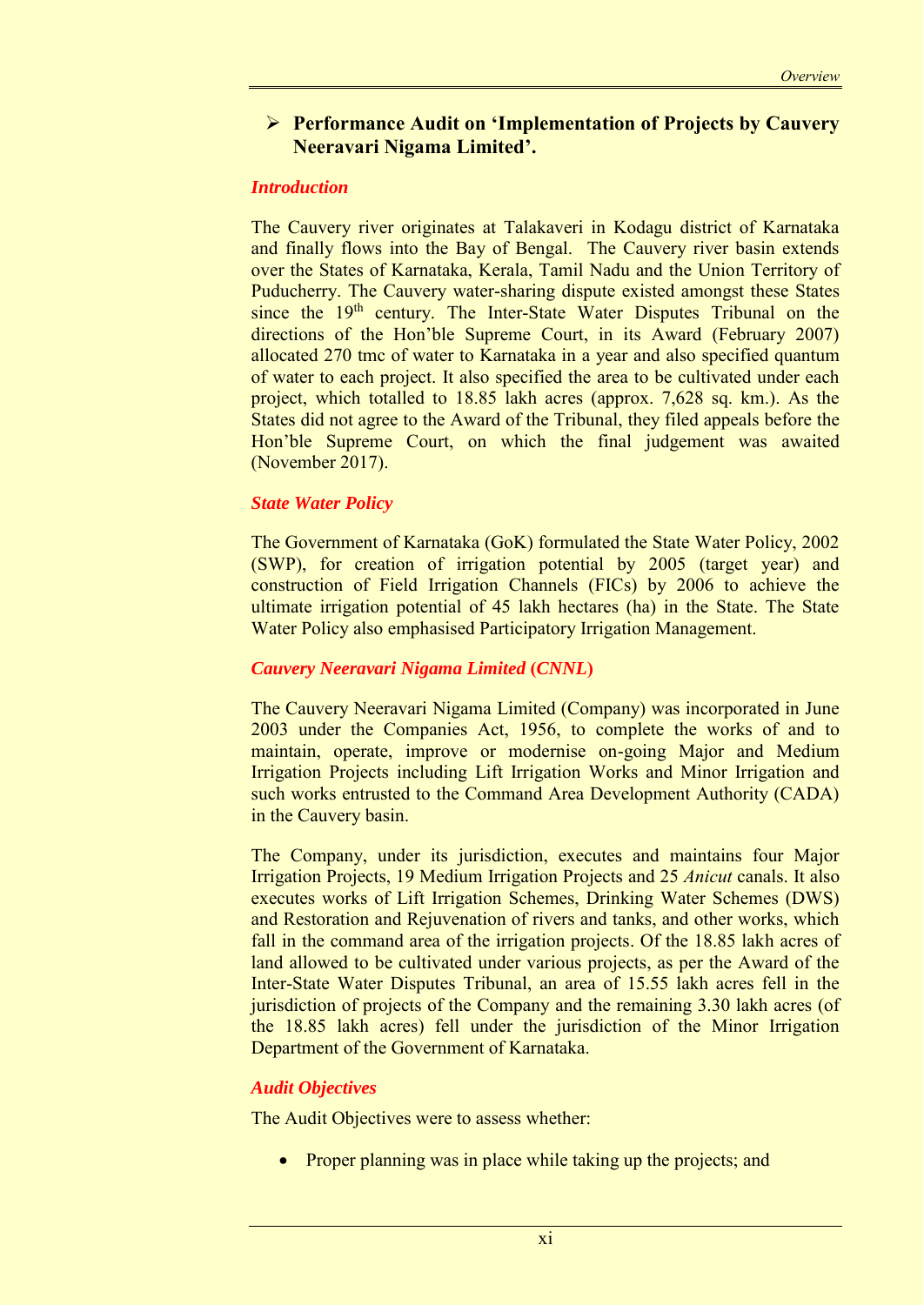The works were executed within the stipulated time frame and the implementation was effective in achieving the objectives set out in the Project Reports.

Out of the 19 projects selected for review, the works in respect of:

- Three projects were completed in time;
- Seven projects were completed after delays ranging from three months to four years from their scheduled date of completion;
- Seven projects are delayed upto four years from their scheduled date of completion and are yet to be completed; and
- One project, though delayed, its date of completion was yet to be due (as of November 2017) and another project was yet to be taken up.

## *Audit Findings*

- Lacunae in planning as the Company was not preparing Zone-wise Annual Works Programmes, not having a database for selection of projects and carrying over 3,427 number of spillover works (57 *per cent* of total works) in its Annual Works Programmes. (*Paragraphs 2.2.11.2, 2.2.11.3 and 2.2.11.4*)
- Lack of priority in planning for potential oriented works and creation of Field Irrigation Channels (FICs) resulted in a total of 5,968 ha of potential oriented work and 42,400.68 ha of FICs remaining incomplete even after a lapse of more than 12 years, which should have been completed by 2005 and 2006 respectively as per State Water Policy. (*Paragraphs 2.2.11.6 and 2.2.11.7*)
- $\triangleright$  Deficiencies were noticed while preparing the estimates of the projects due to non-compliance with Karnataka Public Works Department Code. (*Paragraph 2.2.11.10*)
- $\triangleright$  Implementation of the projects suffered due to land acquisition problems, delays in approval of designs, non-synchronisation of associated works with main works and other administrative reasons, all of which were avoidable factors. (*Paragraph 2.2.12.1 to 2.2.12.4*)
- $\triangleright$  Adequate attention was not given to Inspection Reports of the Quality Control Divisions. (*Paragraph 2.2.12.6*)
- $\triangleright$  Monitoring of projects was inadequate due to lack of proper reporting system to the Board of Directors. (*Paragraph 2.2.12.7*)
- $\triangleright$  Benefits envisaged in the Project Reports of filling up of 81 tanks for providing drinking water to 310 villages, providing water to *suffering achkat* of 3,200 acres and efforts to restore and rejuvenate the Arkavathy river, were delayed and the objectives were not realised in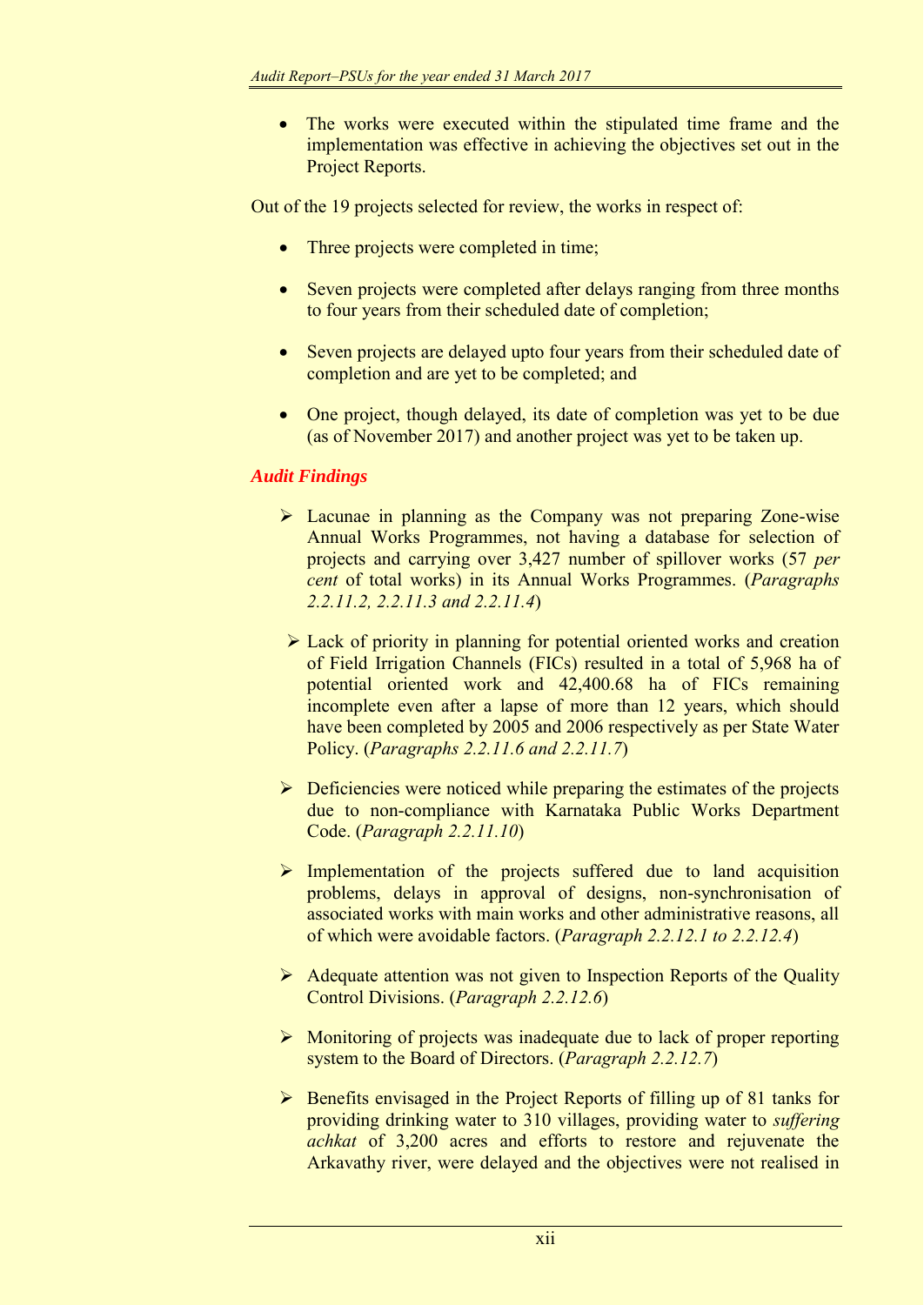time. A total expenditure of  $\bar{\tau}$  560.32 crore was incurred on this. (*Paragraph 2.2.12 and Appendix-4*)

#### *Recommendations*

- 1. The Company may prepare the comprehensive Annual Works Programme for effective water utilisation of Cauvery water.
- 2. Before taking up fresh works, the Company may prioritise completion of all the spillover works pending since many years.
- 3. The Company may accord greater priority in its plan documents for potential creation and Field Irrigation Canals (FIC), acquisition of land in advance and sharing information with Command Area Development Authority, so that the irrigation potential and FIC are created at the earliest.
- 4. The Company may take action for making payment towards land compensation, which were overdue since many years.
- 5. The Company may fix timeline for approval at various levels for clearance/approval of drawings, so that the process time for granting approvals is regulated.
- 6. The Company may ensure that the associated works are awarded in synchronisation with the main work.
- 7. The Company may monitor Action Taken Reports in the meetings and act upon them promptly.

*(Chapter 2.2)*

#### **3. Compliance Audit Observations**

The observations included in this Report highlight deficiencies in planning, investment and other activities in the management of PSUs, which resulted in financial irregularities. The observations are broadly of the following nature:

*Undue favour to contractors amounting to*  $\bar{\xi}$  *21.95 crore.* 

*(Paragraph 3.1, 3.3)*

*Avoidable expenses amounting to*  $\bar{\tau}$  *46.74 crore.* 

```
(Paragraphs 3.2, 3.4, 3.5, 3.7, 3.9, 3.11)
```
*Unproductive investment amounting to*  $\bar{\tau}$ 0.76 crore.

*(Paragraph 3.10)*

*Miscellaneous cases amounting to*  $\bar{\tau}$  *141.22 crore.* 

*(Paragraphs 3.6, 3.8, 3.12)*